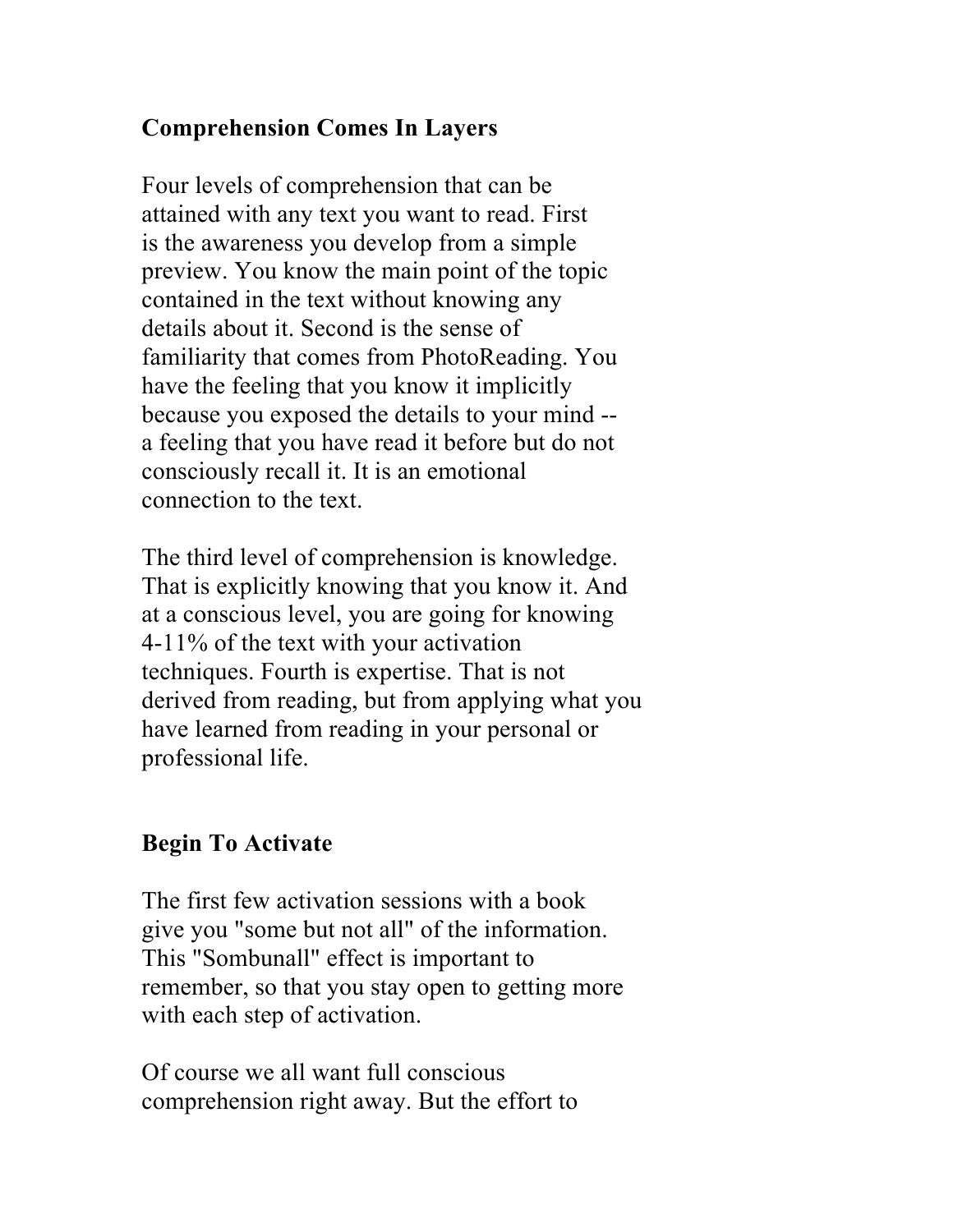attain that is what has caused all your reading problems and limitations up until now. The shift to the new paradigm begins with realizing your nonconscious mind is the information processor and the conscious mind is the information manager. You are relying on the brain's superior speed and capability to handle complex information at a nonconscious level first. Then you are asking for its assistance in guiding you consciously to the details that will fulfill your reading purpose.

## **Seven Secrets Of Strong Activation**

When giving a follow-up seminar to graduates of the PhotoReading Personal Learning Course in London, England, I offered a summary of seven ideas to improve all activation.

TIP 1: Set the Stage with Good Input. Establish clear purpose with affirmative statements at the beginning of your PhotoReading session. Use a strong affirmative closing statements at the end of your PhotoReading session. Especially important is the closing statement, "I acknowledge all feelings evoked by this experience." Be still and notice all internal sensations. This will make sure you dismiss the information at a conscious level and allows your inner mind to do the work for you.

TIP 2: Increase Access to the Nonconscious Mind. Increase your connections to the place where information goes by maintaining relaxed states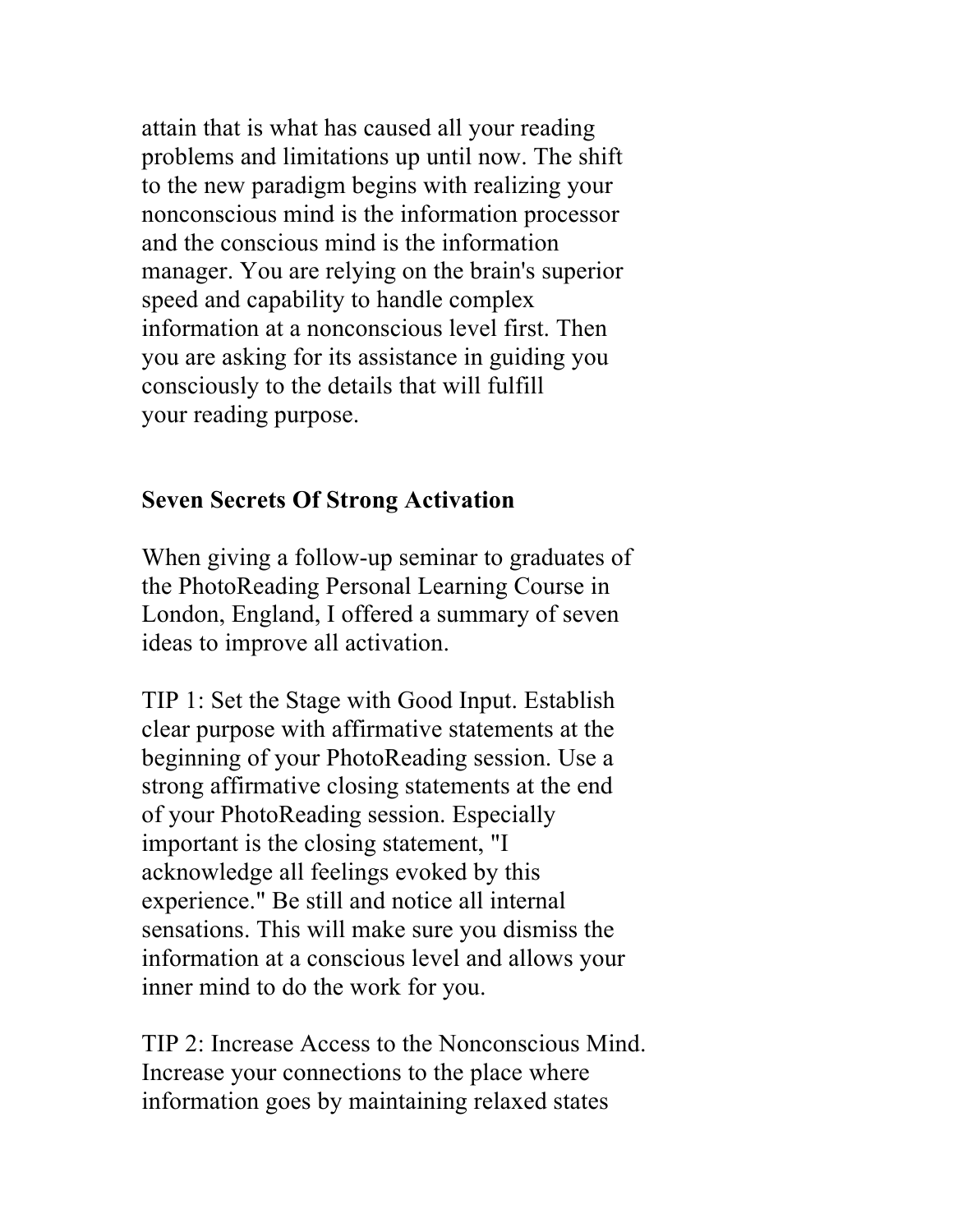of alertness during activation. Let go of performance anxiety, a sense of urgency, or the pressure to know it all right away. Force can only lead to frustration. Using the words "I'll try to activate this" is a subconscious command to fail. There is no try, there is only do or not do. The conscious mind was not designed as an information processor. It is a manager of information that has already been processed by greater intelligence of your nonconscious mind.

TIP 3: Ask Effective Questions. Good questions open access to the nonconscious memory web. Questions are predictions of what the author is writing. When you activate you look to confirm or refute your prediction. Either way, you learn more. Be sure to construct good questions that are to the point. If the author of your book walked into the room and offered to help you understand the information, what would you ask? A bad question would be, "Tell me everything about the book. I need to comprehend 100% now!" A good question might be "What are your most relevant suggestions to help me solve the communication problem I'm having at work."

Chunking information to create questions is a quick way to develop clear directives to the mind. "What is this (key word) an example of?" "What are examples of this (key word)?" "What are other examples besides this (key word)?"

TIP 4: Use Multiple Intelligences. Always use at least three or more of the intelligences with each activation. That way you will use logical,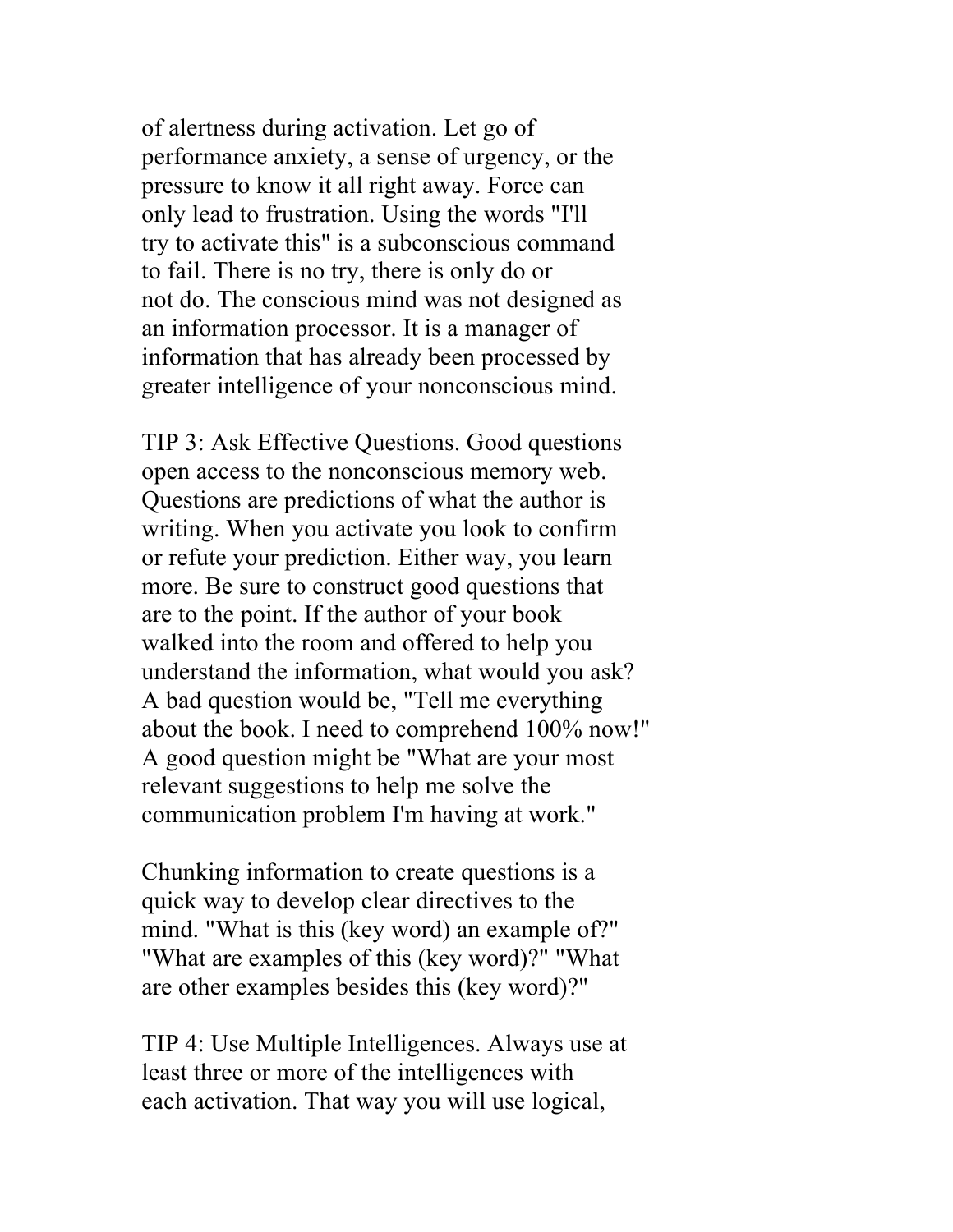linguistic, and at least one other. Find intelligences that you prefer; visual-spatial, bodily-kinesthetic, musical, interpersonal, intrapersonal, and naturalist. Certain techniques like discussing and mind-mapping are consistent winners.

A common mistake new PhotoReaders make when deciding to mind map is that they attempt to mind map immediately after PhotoReading, before activating with super reading, dipping, or skittering. They sit blank minded with a fistfull of markers in front of a large piece of paper. WRONG! A general guideline is to activate books for 30-45 minutes before mind mapping. The mind-map should be a way to capture ideas on paper that connect to your purpose. When you have an idea you want to remember later, mind mapping will help. After creating a mind map, get away from it for a time. Your map will make far more sense the next day.

TIP 5: Be in Primary Consciousness. Stay aware of your present experience, not judging or analyzing. Avoid reflective consciousness until later stages. As you notice your inner pictures, inner dialog, and present feelings, you remain connected to your peripheral awareness. Information from the nonconscious can be most easily recognized on the periphery of your conscious focal awareness. For example, as you read this, notice how your feet feel, or become aware of sounds in the room that you have tuned out. The same thing happens when you super read or skitter. Your mind highlights those visual